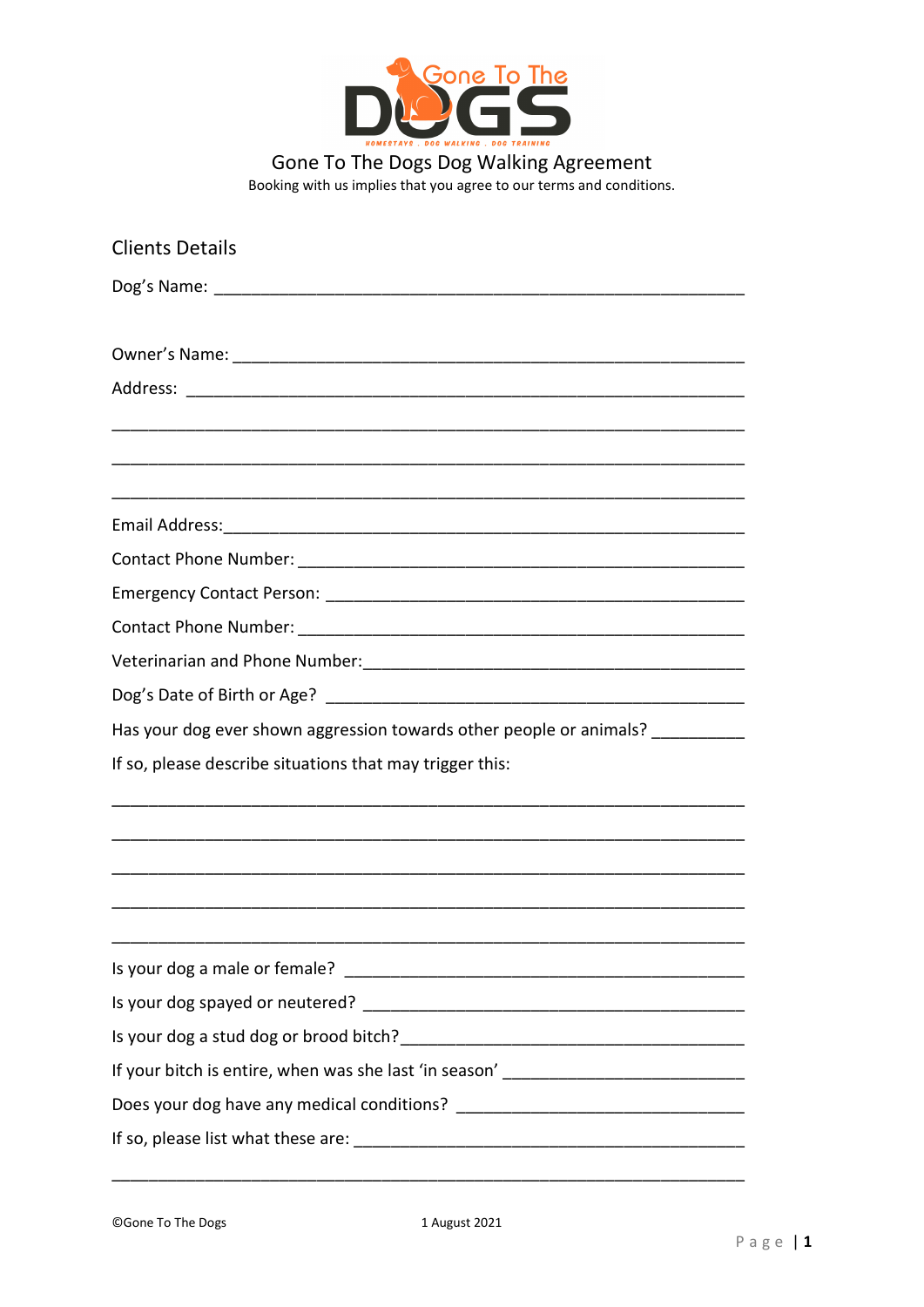

## MEET AND GREET

Before services are scheduled with Gone To The Dogs, we must come out to your home to meet with you and your dog/s and discuss your needs in detail. This must be done before we are able to provide any further service, to ensure that your needs are assessed before we make a commitment to providing services.

Your dog/s will then be taken for a walk on either a Monday or a Friday for an on leash and re-call assessment and then the following Monday or Friday will be introduced to a single group walk. After these two walks have been assessed then we can introduce your dog to one of our group walks, run on Tuesday, Wednesday and Thursday.

These meet and greet assessment walks will be charged at the normal rate of \$35 per 60 minutes.

### BOOKINGS

Pet services and walking can be booked via email at www.gonetothedogs.org.nz or via telephone 027 512 2482, and once you receive a confirmation email then you are all booked and ready to go. Messages left via voicemail or sent by text will not be considered confirmation of a booking. We would like to also add that when we are out walking dogs, our hands may be full and we are sometimes unable to answer every phone call. Please leave me a message and I will either call you back or email you as soon as I am able.

# RATES AND FEES

All rates and fees can be accessed through our website. These are subject to change from time to time, but we will always endeavour to give our clients a minimum of two weeks' notice with any changes.

### CANCELLATION POLICY

Cancellations for Dog Walking Services are permitted up to 24 hours in advance of service with no charge. Cancellations made within the 24 hour period of service will be charged in full; however I do permit one free cancellation per calendar month to allow for emergencies that sometimes occur.

### PAYMENT

An invoice will be generated at the time of booking and emailed to the email address provided by you. Payments for all services are to be paid in full at the time of booking or on the day of service, prior to the commencement of the service. Ongoing clients, on a regular basis, will be billed at the end of the calendar week. Accepted methods of payment are cash or online via Internet Banking – details will be provided on invoice.

### PAST DUE ACCOUNTS

Any fees more than 30 days past due will be sent for collections. The client is responsible for all costs of collection.

# **EQUIPMENT**

Leashes and treats will be provided by the dog walker unless otherwise specified by you during our meet and greet. You must ensure your dog is wearing an appropriately fitted collar and a registration tag.

### EXTREME WEATHER AND NATURAL DISASTERS

We walk dogs year-round, however if there is adverse conditions on the day of your scheduled walk, we do have sheltered locations we can take your dogs to protect them from the ever changing weather conditions. If dogs are required to wear protective clothing, please leave this in an obvious location when we come to pick them up.

There are exceptions for rare instances of extreme weather or natural disasters eg: lightning storms, torrential downpours, floods, earthquakes etc or when our wet weather walk routes are made treacherous due to excessive rain. At these times we may have to cancel your booking. Gone To The Dogs will either reimburse your booking or re-schedule for another time.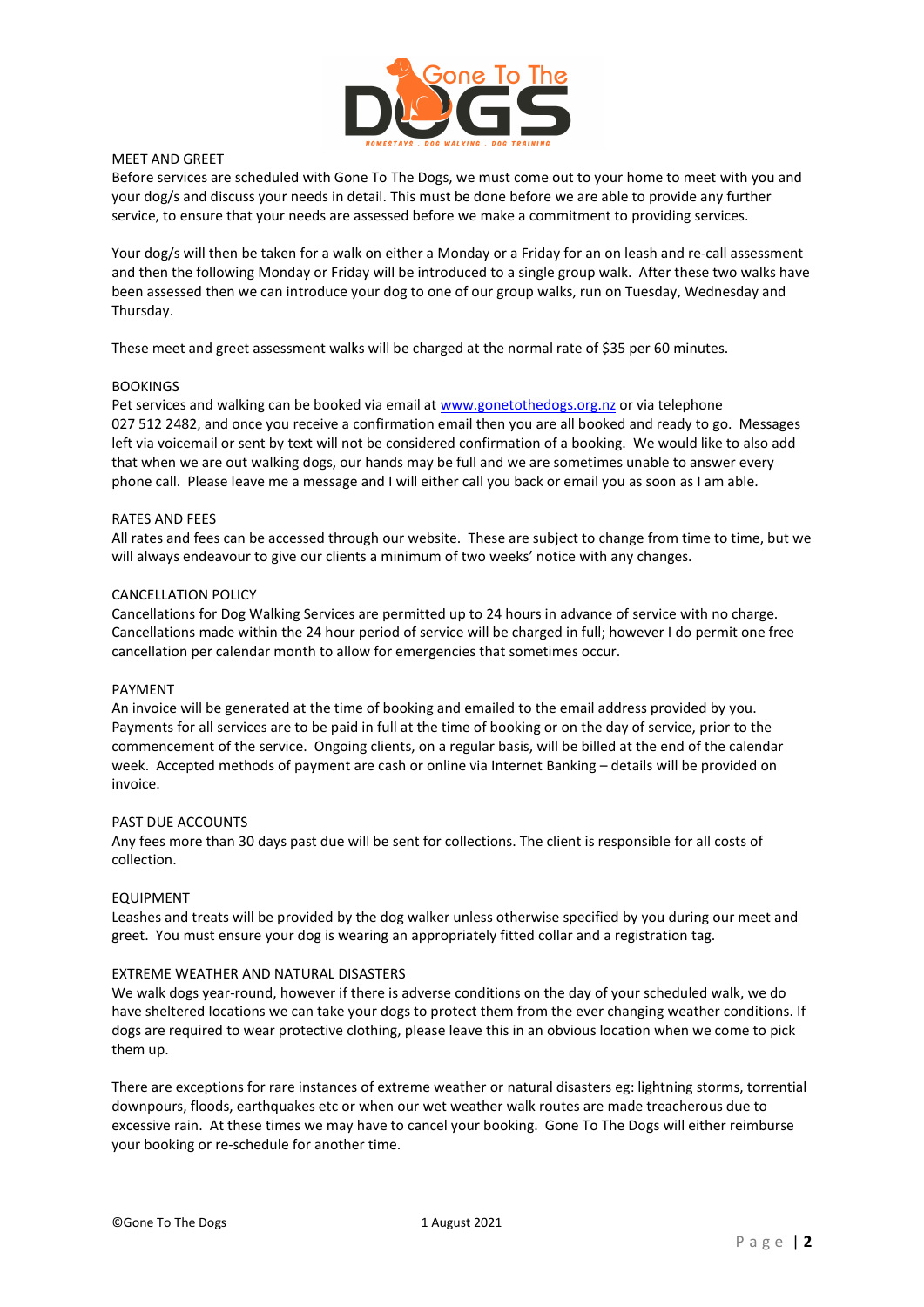

Should we be unable to reach your home due to poor weather conditions or in case of a natural disaster, Gone To The Dogs will contact you by phone to let you know of the situation. We will then work together with you and your emergency contacts to ensure that your pet receives adequate care.

If we reach your home in extreme weather, we will take your pets out for a brief potty break and a short exercise in your yard. We will only bill you for the time spent with your pets in this case, as this may only take up to 30mins, unless you request longer.

## TERMINATION OF SERVICE

Gone To The Dogs reserves the right to deny services or terminate services because of safety concerns, financial issues, failure to comply with policy, inappropriate or uncomfortable circumstances.

# Please note:

Policies and procedures and terms and conditions are subject to reasonable changes and amendments, which may be implemented from time to time. The current version of our Terms and Conditions will be available on our website.

# SCOPE OF DOG WALKING SERVICES

All Dogs walked by Gone To The Dogs must be registered and vaccinations up to date. An ID tag with contact details is also highly recommended.

Gone To The Dogs will only walk dogs that are relaxed and well socialised, especially with children and other dogs – if they are not, then they may be suited for a one on one walk with us. We are unable to walk dogs that have issues with aggression and have bitten people or other dogs.

If the owner agrees (subject to a recall assessment which will be undertaken in a safe fenced off area) the dog may be allowed off-leash after a short trial period spent walking on-leash. All dogs will undergo a recall assessment before any off-leash walking occurs.

The owner agrees, should their dog become ill with any condition that is contagious (kennel cough, conjunctivitis etc), the client will inform Gone To The Dogs immediately. Alternative arrangements will need to be made for the contagious dog until the appropriate incubation period for the condition to clear up fully.

# DOG WALKING PRICING AND PAYMENT

All Dog Walking fees must be paid in full before service commences unless otherwise specified.

Daily Dog Walking fees are as follows: (Pickup/Drop off timings are not factored into walking times)

One Dog: \$35 per 60-90 minute walk Second Dog from the same family (must live together): \$30 per 60-90 minute walk

Puppy Visits fees are as follows:

One Puppy in home visit: \$25 per 30 minute visit

Puppy Socialisation fees are as follows: (Pickup/Drop off timings are not factored into session times) One Puppy: \$40 per 60 – 90 minute session Second Puppy from the same family (must live together): \$35 per 60 – 90 minute session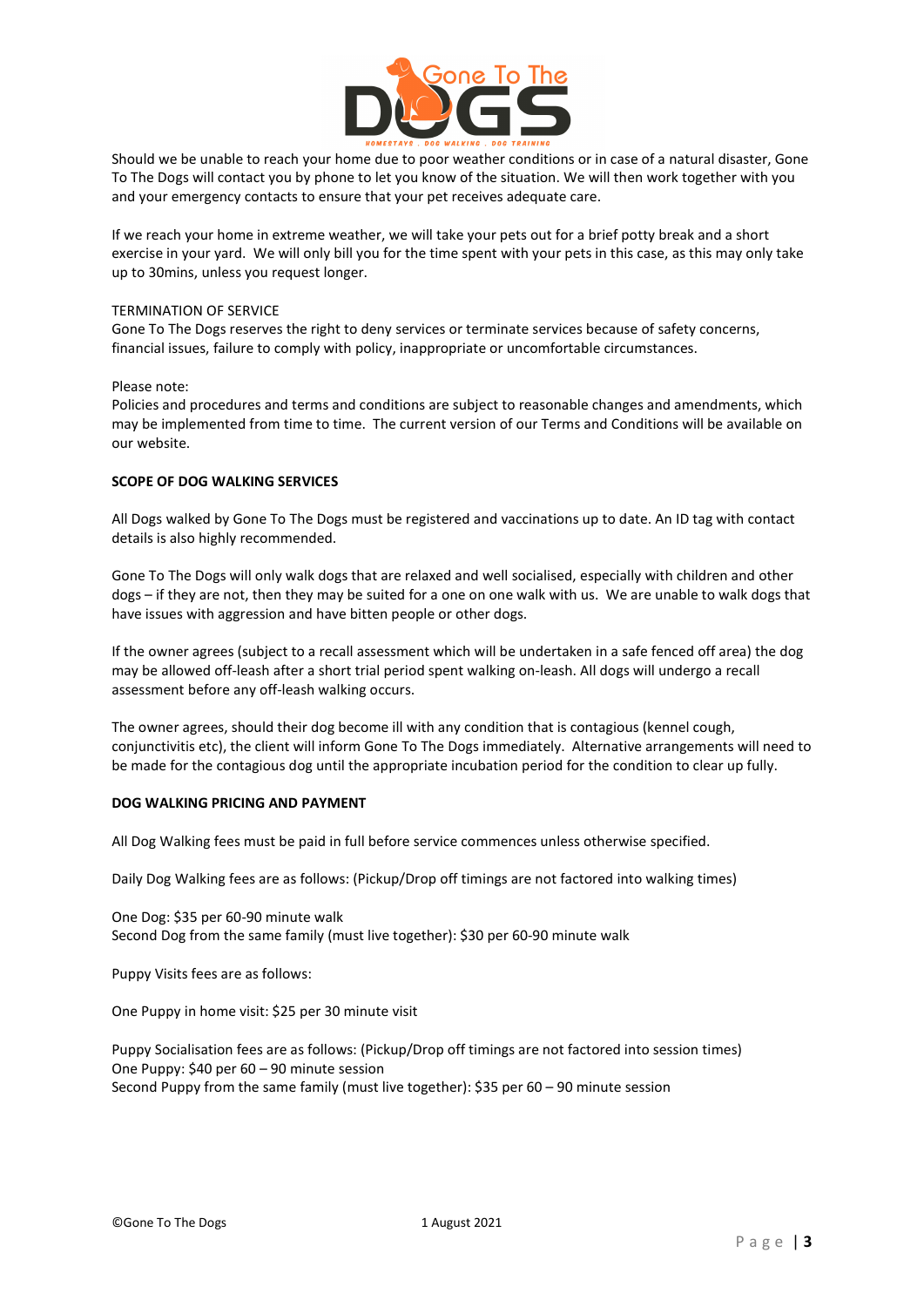

# General Terms and Conditions

I acknowledge and agree to the follow terms and conditions:

Gone To The Dogs undertake to treat all dogs with the utmost care and respect, and are committed to their health, welfare and well-being. Whilst every care and attention is taken during walking or in transit, responsibility for dogs can only be accepted at the owner's own risk, and Gone To The Dogs will not be held responsible for any issues, health, accident or otherwise, death, illness or loss for any reason whatsoever.

Any accessories must be clearly named or identifiable.

# HEALTH & WELLBEING

That while Gone To The Dogs will take all reasonable care, they cannot be held responsible for injury, death, loss or damage of any kind that may occur to either my animal or their accessories (e.g. leads, toys, bedding).

In the event that an animal is observed to be unwell, or becomes injured, I authorise Gone To The Dogs to seek any veterinary attention deemed necessary. Gone To The Dogs will attempt to take your dog to your regular veterinarian, if this is not possible, Gone To The Dogs will seek treatment from their own regular veterinarian. I agree to accept responsibility for payment of these veterinary charges.

I am aware that Gone To The Dogs cannot walk my female dog while she is "in season", as this is not appropriate for a group walking service. Should I require Gone To The Dogs to walk my "in season" female, this may be arranged, at the discretion of Gone To The Dogs, and will incur an extra charge.

I will inform Gone To The Dogs if my dog is an entire male used at stud.

If your dog has an existing medical condition it is crucial that we know about it in advance.

# VACCINATIONS

I understand that some animals will have a limited response to vaccination i.e. less protection or no protection at all. That some vaccines help reduce the severity of a disease rather than provide complete protection and new strains of virus may develop that current vaccines do not protect against these. I also understand the general incubation period is 14 days so there is a chance that my dog may come into contact with another carrying a virus, but not yet showing symptoms and cannot hold Gone To The Dogs responsible.

# NO CURRENT VACCINATIONS = NO WALKING

My dog(s) is/are fully vaccinated against Canine Parvovirus, Canine Distemper Virus and Canine Adenovirus (hepatitis), Leptospirosis and Canine Cough.

Canine cough in dogs may involve a combination of multiple viruses and or bacteria and vaccination is not 100%.

I will inform Gone To The Dogs if my dog becomes unwell with one of the above virus' within 14 days of any service provided.

# RISK

I have provided all information concerning special problems or behaviour of my dog/s and special diets, allergies or medications that may pose a risk to my dog, other animals, other people or staff, and will update relevant information during provision of services.

If my dog causes injury to another animal, person or property I will be responsible for all related expenses.